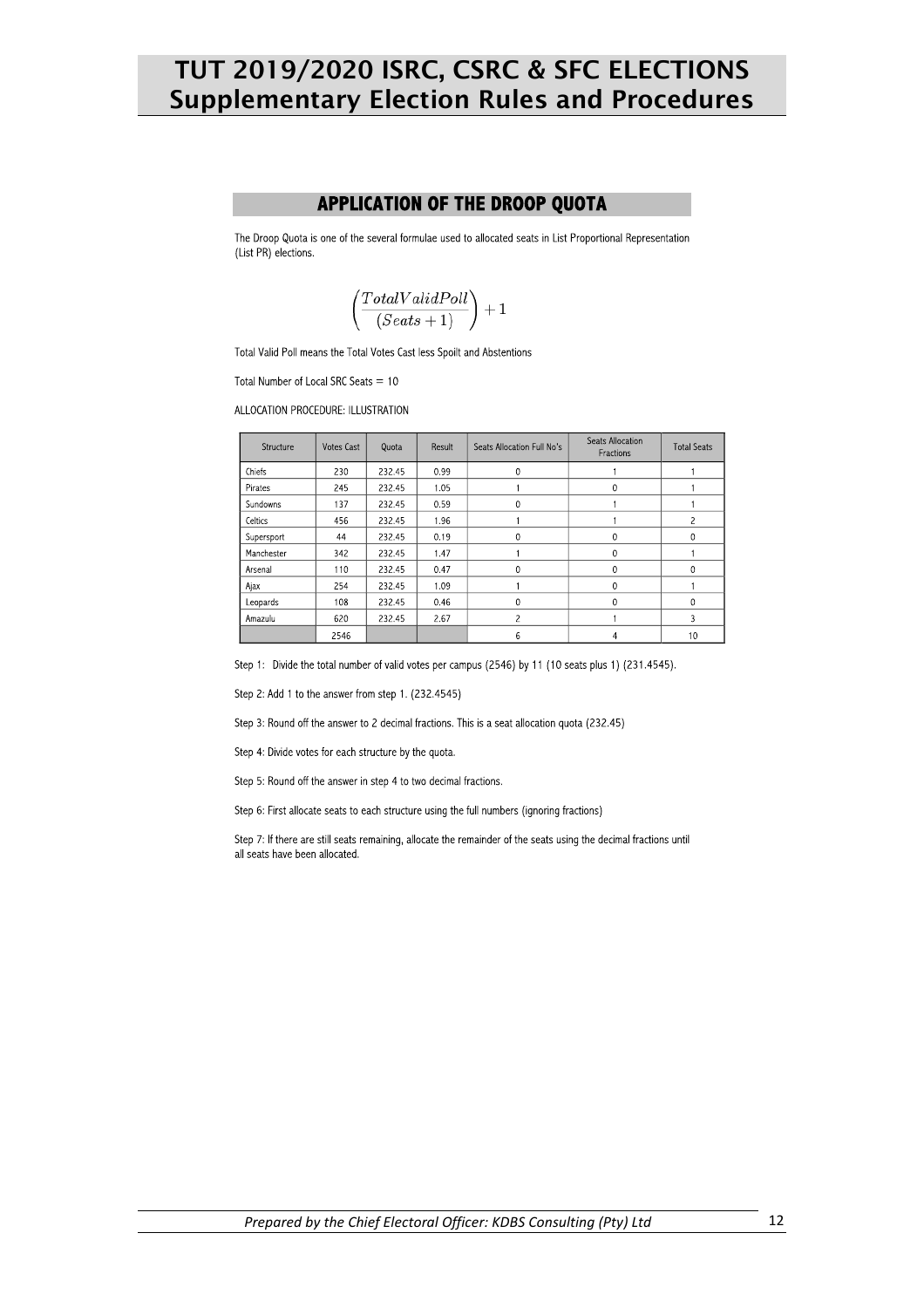

# Communiqué

Thursday, 08 August 2019

To :Mr Andrew Makushe

From :Mr Wally Langa

CC :Dr Michael Mushaathoni; Dr Solly Pooe and Mr Thobile Thomas

## **VETTING OF 2019/2020 STUDENT REPRESENTATIVE COUNCIL (SRC)**

In Accordance to SRC constitution rule 49. Elaborates eligibility for elections on ISRC, CSRC and SFC read in conjunction with subsections 49.4.1 and 49.4.2 where a candidate must have an aggregate of **55%** in the year preceding the election and **60%** of total courses/modules registered for in the year/semester preceding the nomination for election of Student Representative Council (SRC).

Following this ruling, it then means that the 2018 final exam marks are taken into consideration and the procedure to calculate the required percentage is done in the following manner;

- Add final exam marks for all the 2018 registered subjects (See the marks below totalling to 331)
- Divide the total marks against the 2018 registered subjects to get the final percentage.  $(331/5 = 66\%)$

Practical Example: Student "X" has acquired the following final 2018 exam marks.

| FIRST SEMESTER (JAN-JUN)                                                 |                          |
|--------------------------------------------------------------------------|--------------------------|
| BCL101T BUSINESS CALCULATIONS I                                          | 77 PASS WITH DISTINCTION |
| COMI51B COMMUNICATION I                                                  | 62 PASS                  |
| ECN12AT ECONOMICS IA                                                     | 58 PASS                  |
| SECOND SEMESTER (JUL-DEC)                                                |                          |
|                                                                          |                          |
| CAC111T COST ACCOUNTING I                                                | 59 PASS                  |
| $\div$ Sophisticated scenarios may be encountered such as the one below: |                          |
| FIRST SEMESTER (JAN-JUN)                                                 |                          |
| ALE20AT APPLIED ECONOMICS IIA                                            | 50 PASS                  |
| ECN21AT ECONOMICS IIA                                                    | NO ADMISSION TO EXAM     |
| FAC11AT FINANCIAL ACCOUNTING IA                                          | NO ADMISSION TO EXAM     |
| STF20AT STATISTICS FOR ECONOMISTS IIA                                    | NO ADMISSION TO EXAM     |
| SECOND SEMESTER (JUL-DEC)                                                |                          |
| ALE20BT APPLIED ECONOMICS IIB                                            | NO ADMISSION TO EXAM     |
| ECN21BT ECONOMICS IIB                                                    | NO ADMISSION TO EXAM     |
| FAC11BT FINANCIAL ACCOUNTING IB                                          | 47 QUALIFY RE-EXAM       |
| STF20BT STATISTICS FOR ECONOMISTS IIB                                    | 31 FAIL                  |
| NOVEMBER RE-EXAM                                                         |                          |
| FAC11BT FINANCIAL ACCOUNTING IB                                          | 45 FAIL                  |
|                                                                          |                          |

Re-exam is not counted but the final mark after re-exam is counted and also the fail mark is counted. No admission to exam subjects are also counted. So it will be 50+31+45 = 126/8=16%.

Note the following 3 remarks: (1) Should Subject cancellations be reflected on the academic record, it will also be counted. (2) Non-degree purpose qualifications will not be considered as they do not lead to issuing of qualification. (3) Students with Work Integrated Learning subjects indicated as "pass" will count as "50%" pass mark.

Wally S. Langa Assistant Registrar: Enrolment Management & Planning Enrolment Management & Planning Dept. (T): +2712-382-4256 [Langaws@tut.ac.za](mailto:Langaws@tut.ac.za)